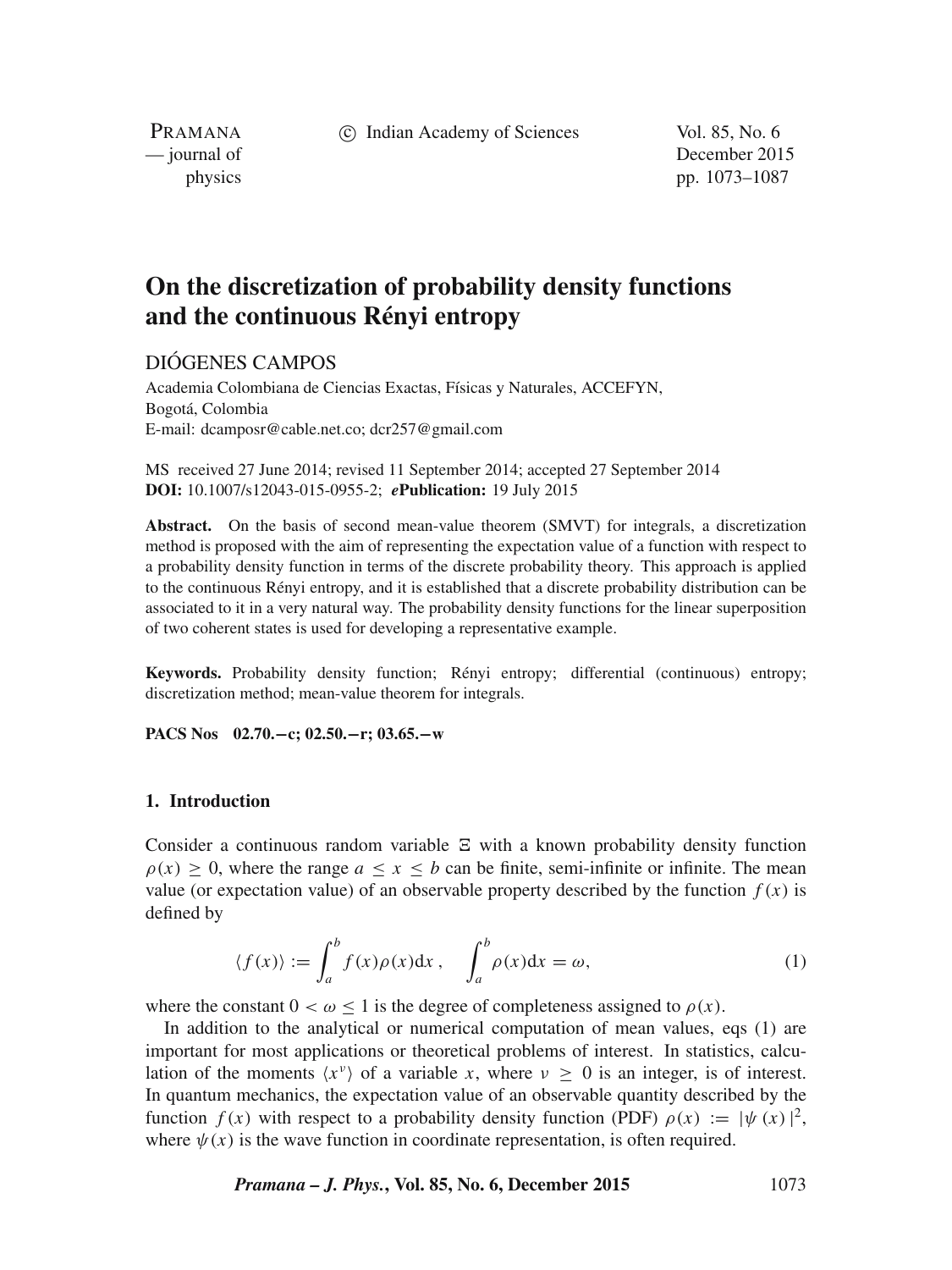In probability theory, statistics, statistical mechanics, communication theory, and other fields of science, the calculation of Rényi and Tsallis entropies [1–3] for probability density function  $\rho(x)$  involves integral  $\int_a^b [\rho(x)]^q dx$ , where  $q \ge 0$  is a parameter.<br>The aim of this paper is to present a procedure for the discretization of eqs. (1)

The aim of this paper is to present a procedure for the discretization of eqs (1) based on the second mean-value theorem (SMVT) for integrals by postulating that: (i) The PDF  $\rho(x)$  can be represented by a discrete probability distribution  $P := \{P_1, P_2, \ldots, P_N\}$ with N elements. (ii) The expectation value  $\langle f(x) \rangle$  can be described analogously to the case of a discrete probability distribution, i.e.,  $\langle f(x) \rangle = \sum_{\ell=1}^{N} f_{\ell} P_{\ell}$ , where  $f := \{f_1, f_2, \ldots, f_N\}$  is a suitable set of values of the function  $f(x)$  (iii) The expected value  ${f_1, f_2, \ldots, f_N}$  is a suitable set of values of the function  $f(x)$ . (iii) The expected value obtained by using the sum must match the value  $\langle f(x) \rangle$  given by the integral in eq. (1). Hereafter the notation  $\omega_N$  is used instead of  $\omega$ . Thus, the degree of completeness of the density function  $\rho(x)$  is described by the relation  $\sum_{m=1}^{N} P_m = \omega_N$ , where P can be complete  $(\omega \leq -1)$  or incomplete  $(0 \leq \omega_N \leq 1)$ complete ( $\omega_N = 1$ ) or incomplete ( $0 < \omega_N < 1$ ).<br>According to Shannon's fundamental uniqueness theorem [4], the entropy  $S(P) :=$ 

According to Shannon's fundamental uniqueness theorem [4], the entropy  $S(P) := \frac{1}{k_B} \sum_{n=1}^{N} \ln(P_n) P_n$  is uniquely defined for discrete probability distributions  $P := \frac{1}{k_B} \sum_{n=1}^{N} \ln(P_n) P_n$  is a convenient of  $N$  mutual  $-\kappa_B$ <br>[ $P_1$  $\{P_1, P_2, \ldots, P_N\}$  of an exhaustive set of N mutually exclusive events  $(k_B$  is a conventional positive constant). The discrete entropy is a measure of the 'amount of uncertainty' tional positive constant). The discrete entropy is a measure of the 'amount of uncertainty' in a probability distribution P [5], and  $0 \le S(P) \le \mathcal{N}$ . In the search for the analogous expression of  $S(P)$  in the case of a continuous variable x, certain problems arise in the transition  $P \to \rho(x)$ , i.e., from discrete probability distributions P to continuous probability density functions  $\rho(x)$ :

- (1) To begin, consider the integral  $H := -k_B \int_a^b \rho(x) \ln(\rho(x)) dx$  proposed in 1948 by<br>Shannon [4] as a measure of relative uncertainty for a continuous random variable Shannon [4] as a measure of relative uncertainty for a continuous random variable x. This quantity H, known as continuous (or differential) entropy of  $\rho(x)$ , has become one of the most important measures in quantum mechanics and other fields of science. When the interval  $a \le x \le b$  is divided into bins, each one of length  $\Delta$  and within each bin  $[n\Delta, (n + 1)\Delta]$  the mean value theorem is used, then the discretized entropy  $H_{\Delta}$  is given by  $H_{\Delta} = -k_B \left[ \sum_n \rho(\xi_n) \ln(\rho(\xi_n) \Delta - \ln(\Delta)) \right]$ .<br>The first term approaches the entropy of a discrete probability distribution *P* The first term approaches the entropy of a discrete probability distribution  $P$ , and if the number of elements of P increases more and more, then  $\Delta \rightarrow 0$ , the extra term  $-\ln(\Delta)$  goes to  $\infty$ , and H differs from  $H_{\Delta}$  by an amount  $-\infty$  (see [6], §2.2). In conclusion, the Shannon continuous entropy  $(H)$  cannot be interpreted as the limit of the Shannon entropy of a discrete probability distribution  $P$  with  $\mathcal N$ elements, when  $\mathcal{N} \rightarrow \infty$ , and both quantities differ by an infinite offset.
- (2) In his attempt to change from a discrete distribution  $P$  to a continuous probability distribution  $\rho(x)$ , Jaynes encounters a similar problem (see [5], §4.b). He removes an infinite constant arising from a term  $\ln(\mathcal{N})$  to define the finite continuous entropy  $H_c := -k_B \lim_{N \to \infty} \left[ \sum_{n=1}^{N} \ln(P_n) P_n - \ln(N) \right] = -k_B \int_a^b \ln(\rho(x)/m(x)) \rho(x) dx$ .<br>He assumes that the density of discrete points approaches a reference measure He assumes that the density of discrete points approaches a reference measure function  $m(x)$  that can be interpreted as 'the prior distribution describing complete ignorance of x' (see [7], §VI).  $H_c$  is invariant under the change of variables but there is an ambiguity in determining  $m(x)$  because it is not the result of some definite and explicit limit.

In this work, instead of the transition  $P \to \rho(x)$ , the transformation  $\rho(x) \to P$  is considered. From the numerical point of view, there are different powerful discretization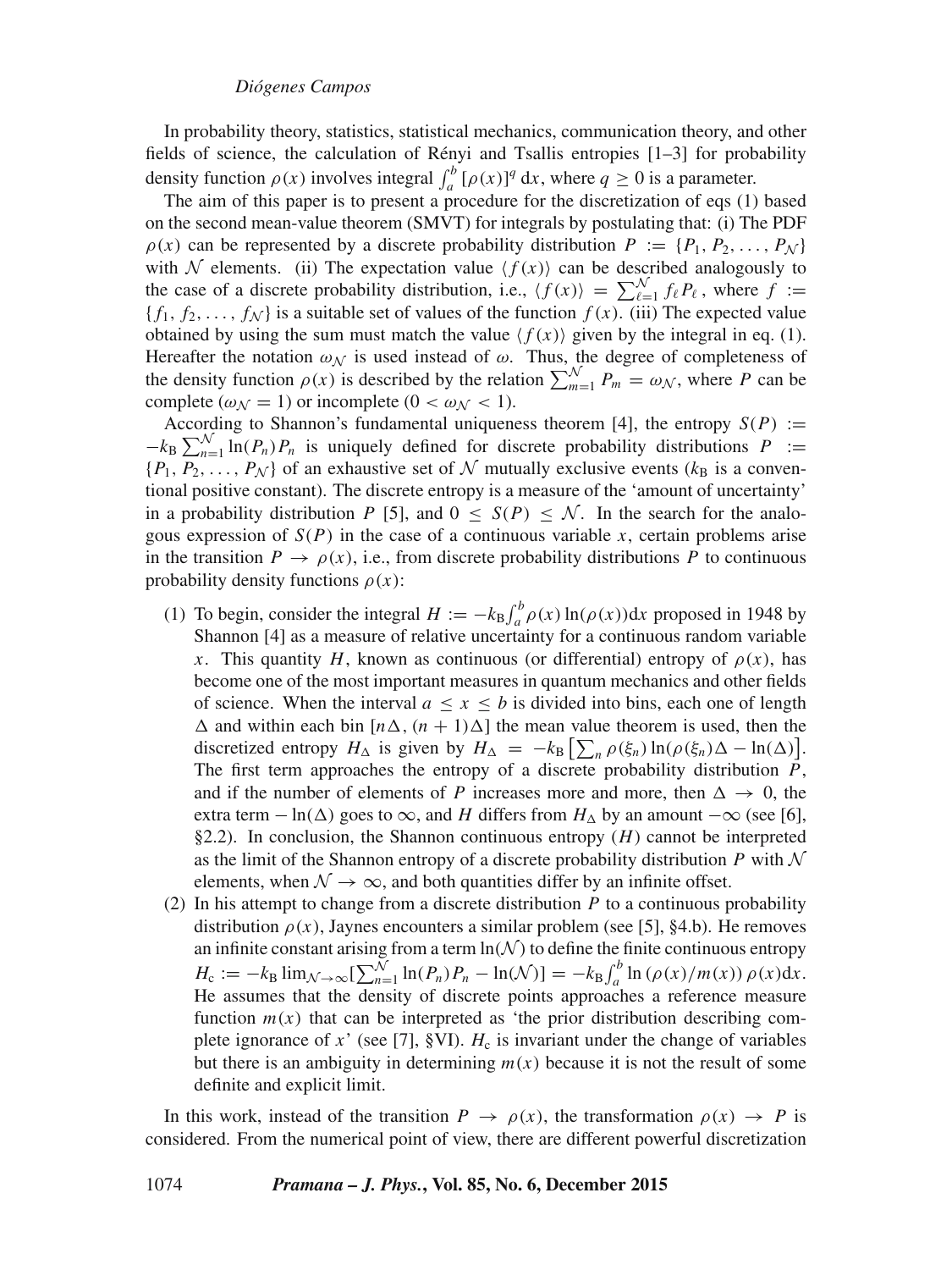methods for eq. (1), e.g., approximation formulae for the mean and variance or methods based on Gaussian quadrature with N points which can handle 2N moments [8]. Instead of trying to improve the existing discretization methods, the focus of this paper is the discretization of eq. (1) by taking advantage of SMVT as a general mathematical approach. Working on this problem is important, e.g., in quantum physics, a theory in which most observable quantities have a continuous spectra or mixed spectra, i.e., one which contains both discrete and continuous components. One should assess the contributions of the two parts of the spectrum of an observable quantity on a common definition, including the case of the entropy. However, as indicated earlier, discrete and continuous Shannon and Jaynes entropies do not share the same definition and when  $\mathcal{N} \rightarrow \infty$  they differ by an infinite offset.

In this study, considerations are restricted to the Rényi entropy of order  $q$  ( $q \ge 0$ ,  $q \neq 1$ ) for the probability density function  $\rho(x)$  [1,2] (see the definition of  $S_R(q, h)$  in eq. (11)). The Rényi entropy is a one-parameter axiomatic generalization of the Shannon entropy that has been successfully applied in many fields such as physics, engineering, economics and biology. The Shannon continuous entropy H results as a special case of  $S_R(q, h)$  in the limit  $q \to 1$ .

The proposed method is applied to a quantum mechanical particle in a state  $\Phi(x)$ described by the superposition of coherent states, which implies a probability density function  $\rho(x) = |\Phi(x)|^2$ . This system supports a probabilistic description and exhibits quantum mechanical interference effects a distinguishing feature of a quantum system function  $\rho(x) = |\Phi(x)|^2$ . This system supports a probabilistic description and exhibits quantum mechanical interference effects, a distinguishing feature of a quantum system. The idea underlying this work is that one can differentiate and characterize quantum and classical behaviours by using the Rényi entropy [1,2] associated with the finite discrete probability distribution P that emerges by using the SMVT discretization procedure.

This paper is organized as follows. Section 2 describes the basis of discretization method of the probability density function  $\rho(x)$ . Section 3 deals with the Shannon and Rényi entropies [1,4] of a continuous distribution with PDF  $\rho(x)$ . Section 4 considers an application to a quantum system described by a linear superposition of two coherent states. Finally, §5 contains some additional comments.

## **2. Discretization method**

#### 2.1 *Basis of the method*

The starting point is the SMVT for integrals [9–13], i.e., if  $f(x)$  is strictly monotonic in the interval  $(p, q)$ , where  $p < q$ , and if  $\rho(x) \ge 0$  is integrable over that interval, then there exists at least one point ξ (with  $p < \xi < q$ ) such that

$$
\int_{p}^{q} f(x)\rho(x)dx = f(p)\int_{p}^{\xi} \rho(x)dx + f(q)\int_{\xi}^{q} \rho(x)dx.
$$
 (2)

This theorem applies to a strictly monotonic function, i.e., defining the increment of  $f(x)$ as  $\Delta f(x) := f(x') - f(x)$ , for  $x' - x > 0$ , then  $f(x)$  is either strictly increasing  $(\Delta f(x) > 0)$  or strictly decreasing  $(\Delta f(x) < 0)$  in the interval  $n \le x \le a$ . When  $f(x)$  is a 0) or strictly decreasing  $(\Delta f(x) < 0)$  in the interval  $p \le x \le q$ . When  $f(x)$  is a constant (say, c), choose  $\xi = (q + p)/2$  as the midpoint of the interval  $p \le x \le q$  and  $f(q) = f(p) = c$ . By convention, other statements in [9] are formally included in eq. (2) with suitable reinterpretation.

*Pramana – J. Phys.***, Vol. 85, No. 6, December 2015** 1075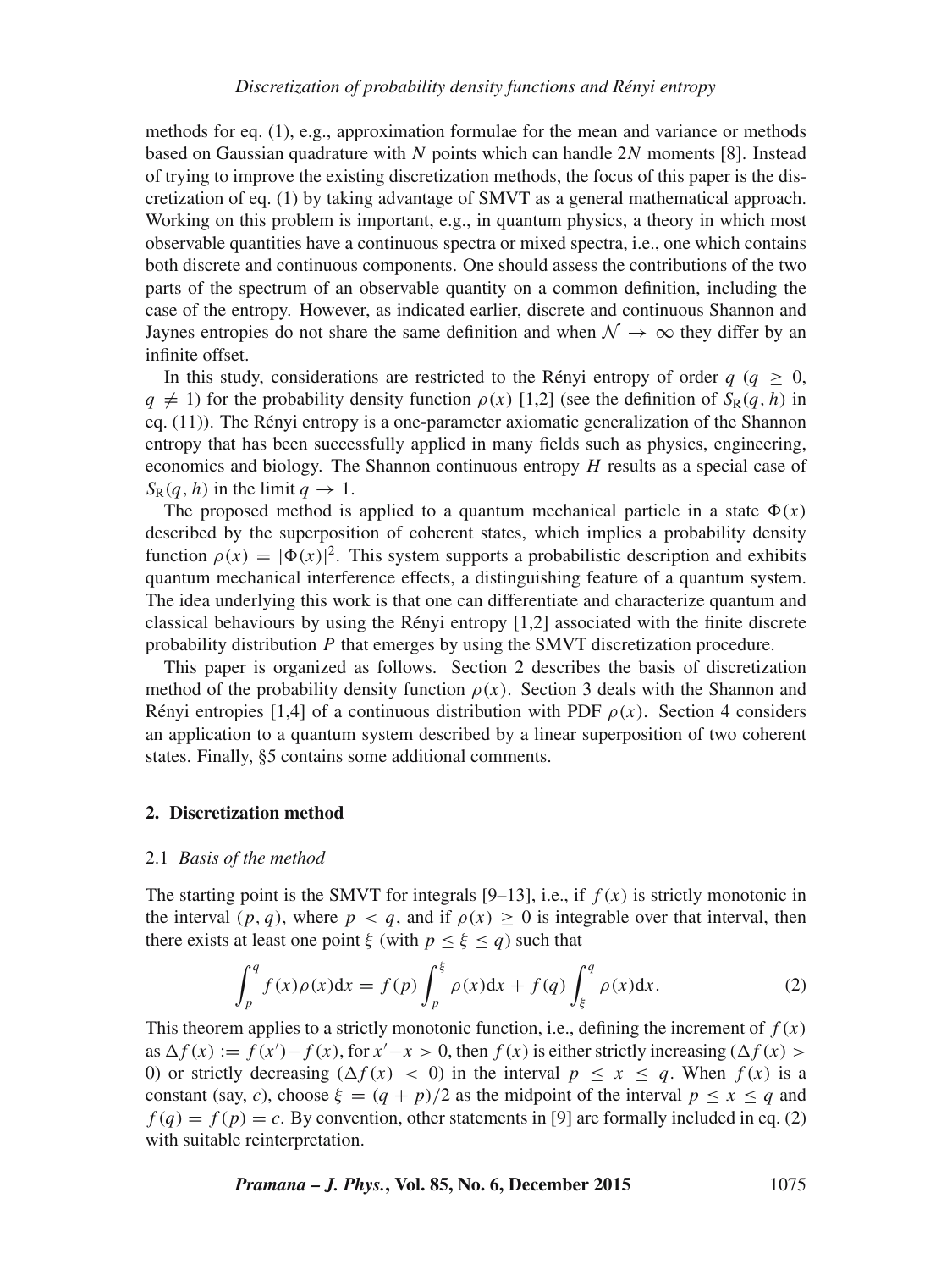Now consider the interval  $[p, q] := p \le x \le q$  and associate to it the quantity

$$
\mathcal{P}([p,q]) := \int_{p}^{q} \rho(x)dx = \mathcal{P}([a,q]) - \mathcal{P}([a,p]).
$$
\n(3)

As  $\rho(x)$  is a PDF, then  $\rho(x) > 0$  and  $P([p, q])$  is the probability of choosing one value of x in the range  $p \le x \le q$ . The quantity CDF(u) :=  $\mathcal{P}([a, u])$ , defined for  $a \le u \le b$ , is known as the cumulative distribution function (CDF) of the continuous random variable probability distribution of  $\Xi$  can be described by either of them. . The PDF and the CDF contain all the probabilistic information about  $\Xi$ ; i.e., the cohability distribution of  $\Xi$  can be described by either of them

## 2.2 *Natural discretization of*  $\rho(x)$  *induced by*  $f(x)$

Consider a piecewise monotonic function  $f(x)$  on the interval [a, b], with  $a < b$ , and assume that: (1) The function  $f(x)$  has a minimal number of different regions or segments ( $N \ge 1$ ) defined by a set of points  $a = x_0 < x_1 < x_2 < \cdots < x_{N-1} < x_N = b$ covering the whole interval [a, b], (2) on each segment  $[x_{n-1}, x_n]$ ,  $f(x)$  is strictly increasing, strictly decreasing or a constant. By convention, the bending points of  $f(x)$  are the points  $x_0, x_1, x_2, \ldots, x_N$  between the segments (including  $x_0$  and  $x_N$ ), i.e., the points in which the curve  $f(x)$  changes its course (figure 1). The N subintervals  $[x_{n-1}, x_n]$  are named the 'regions' or 'segments' of  $f(x)$ , with  $n = 1, 2, ..., N$ . named the 'regions' or 'segments' of  $f(x)$ , with  $n = 1, 2, ..., N$ .<br>The mean value  $\langle f(x) \rangle$  given by eq. (1) can be written as  $\langle f(x) \rangle$ 

The mean value  $\langle f(x) \rangle$  given by eq. (1) can be written as  $\langle f(x) \rangle = \sum_{n=1}^{N} I_n$ , where  $\cdot$   $\cdot$   $f(x) \circ (x) dx$ . Under the conditions of SMVT for the *n*th segment there is a  $I_n := \int_{x_{n-1}}^{x_n} f(x) \rho(x) dx$ . Under the conditions of SMVT, for the *n*th segment there is a point  $\xi$ ,  $(x_{n-1} \le \xi \le x)$  such that  $I_n = f(x_{n-1}) \mathcal{D}(\{x_{n-1} \le x_n\}) + f(x) \mathcal{D}(\{\xi \le x_n\})$ . Then point  $\xi_n(x_{n-1} < \xi_n < x_n)$  such that  $I_n = f(x_{n-1}) \mathcal{P}([x_{n-1}, \xi_n]) + f(x_n) \mathcal{P}([\xi_n, x_n])$ . Then, eq. (1) can be written as

$$
\langle f(x) \rangle = \sum_{n=1}^{N} \left[ f(x_{n-1}) \mathcal{P}([x_{n-1}, \xi_n]) + f(x_n) \mathcal{P}([\xi_n, x_n]) \right]. \tag{4}
$$



**Figure 1.** A piecewise monotonic function  $f(x)$  on the interval [a, b] is partitioned into N segments  $a = x_0 < x_1 < x_2 < \cdots < x_{N-1} < x_N = b$ , in which  $f(x)$  is either monotonic increasing, monotonic decreasing or a constant. The interval  $x_{n-1} \le x \le$  $x_n$  is named the *n*th segment or region.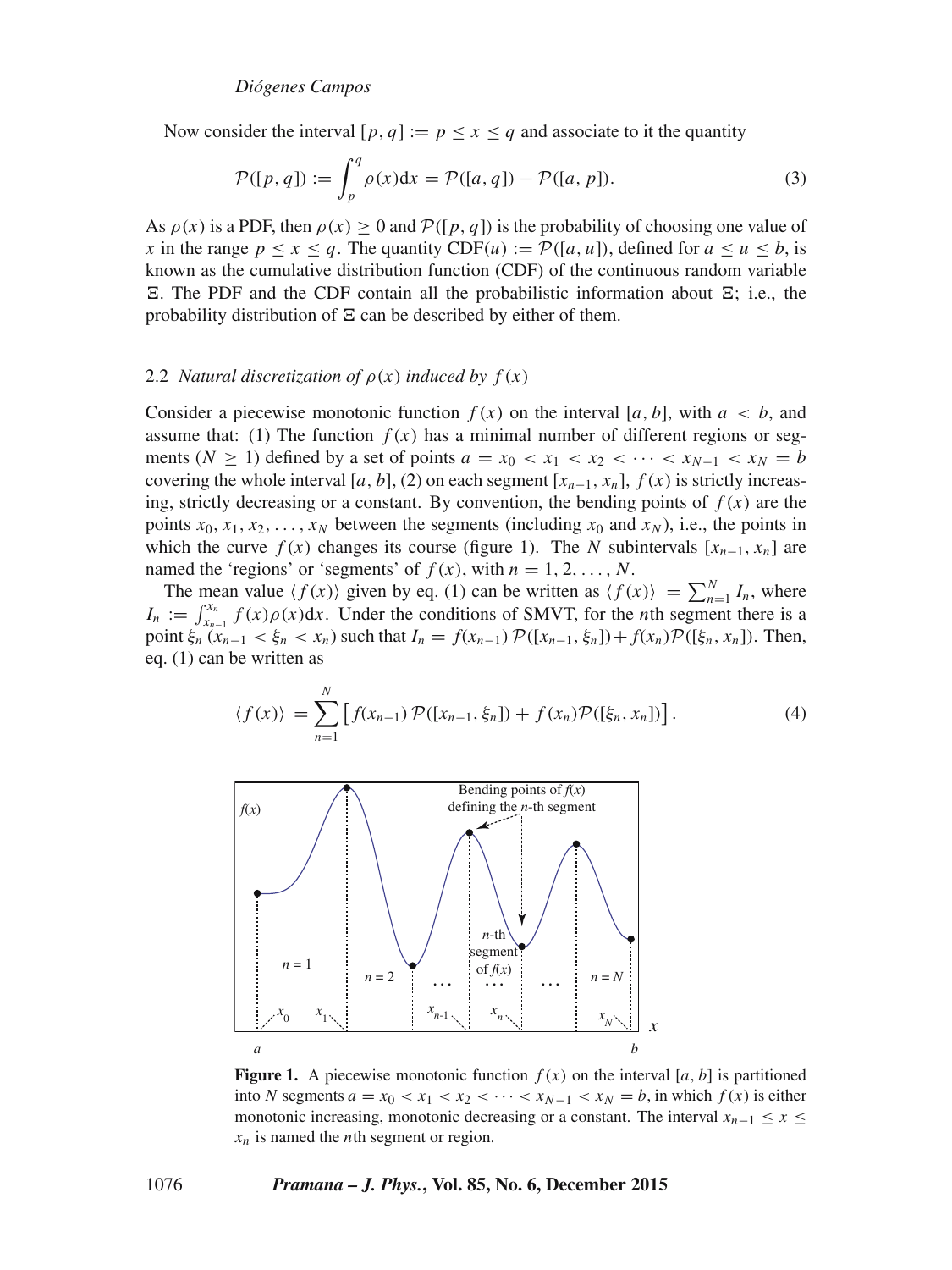This result is called the 'natural discretization' of  $\rho(x)$  induced by the function  $f(x)$ . By 'natural', one means that the only assumptions involved in eq. (4) are the ones established by the SMVT, and that this theorem is applied to each of the complete segments of  $f(x)$ . It is to be noted that the *n*th segment contributes with the weights  $\mathcal{P}([x_{n-1}, \xi_n])$ and  $\mathcal{P}([\xi_n, x_n])$ , and function  $f(x)$  with the values  $f(x_{n-1})$  and  $f(x_n)$ . As annotated in §5, the segments of  $f(x)$  may be further subdivided into subintervals to have an 'artificial discretization' of  $\rho(x)$ , which may be necessary in some circumstances to improve the numerical results.

#### 2.3 *Discrete probability distribution assigned to the segments of*  $f(x)$

To gain further insight into the meaning of the results obtained, it is convenient to consider the *n*th segment of the function  $f(x)$ , i.e., the interval [ $x_{n-1}$ ,  $x_n$ ]. The relations  $f(x_{n-1})\mathcal{P}([x_{n-1}, \xi_n]) + f(x_n)\mathcal{P}([\xi_n, x_n]) = I_n$  and  $\mathcal{P}([x_{n-1}, \xi_n]) + \mathcal{P}([\xi_n, x_n]) = J_n$ form a system of equations, for which one assumes that  $f(x_{n-1})$  and  $f(x_n)$  are bounded, and that the following integrals can be evaluated analytically or numerically:

$$
I_n := \int_{x_{n-1}}^{x_n} f(x)\rho(x)dx, \quad J_n := \int_{x_{n-1}}^{x_n} \rho(x)dx.
$$
 (5)

As the *n*th segment of  $f(x)$  is strictly monotonic and  $f(x_n) - f(x_{n-1}) \neq 0$  is bounded, the solution of the system of equations is given by

$$
\mathcal{P}([x_{n-1}, \xi_n]) = +\frac{f(x_n)J_n - I_n}{f(x_n) - f(x_{n-1})},
$$
  

$$
\mathcal{P}([\xi_n, x_n]) = -\frac{f(x_{n-1})J_n - I_n}{f(x_n) - f(x_{n-1})}.
$$
 (6)

Otherwise, if the *n*th segment of  $f(x)$  is a constant  $(f(x) = c)$  in the whole interval  $x_{n-1} \le x \le x_n$ , then by taking  $\xi_n = (x_{n-1} + x_n)/2$  as the midpoint, one gets  $\mathcal{P}([x_{n-1}, \xi_n]) = \mathcal{P}([\xi_n, x_n]) = J_n/2.$ 

In general, the existence of an appropriate value  $\xi_n$ , between  $x_{n-1}$  and  $x_n$ , guarantees that the *n*th segment of the function  $f(x)$  is divided into two parts,  $x_{n-1} \le x \le \xi_n$ and  $\xi_n \le x \le x_n$ , and that the weights  $\mathcal{P}_n([x_{n-1}, \xi_n])$  and  $\mathcal{P}_n([\xi_n, x_n])$  can be assigned to them. Then, if the function  $f(x)$  has N segments, a discrete probability distribution  $P = \{P_1, P_2, \ldots, P_N\}$  and discrete variable  $\{f_1, f_2, \ldots, f_N\}$  are introduced each with  $\mathcal{N} = 2N$  elements, where the *n*th segment of  $f(x)$  contributes with one odd and one even element, namely

$$
P_{2n-1} := \mathcal{P}([x_{n-1}, \xi_n]), \quad P_{2n} := \mathcal{P}([\xi_n, x_n]),
$$
  
\n
$$
f_{2n-1} := f(x_{n-1}), \quad f_{2n} := f(x_n), \quad \text{for } n = 1, 2, ..., N. \tag{7}
$$

By using this change of notation, in eq. (1) the mean value  $\langle f(x) \rangle$  can be expressed in an analogous manner to the case of a discrete probability distribution, i.e.,

$$
\langle f(x) \rangle = \sum_{n=1}^{N} \left[ f_{2n-1} P_{2n-1} + f_{2n} P_{2n} \right] = \sum_{\ell=1}^{N} f_{\ell} P_{\ell}, \tag{8}
$$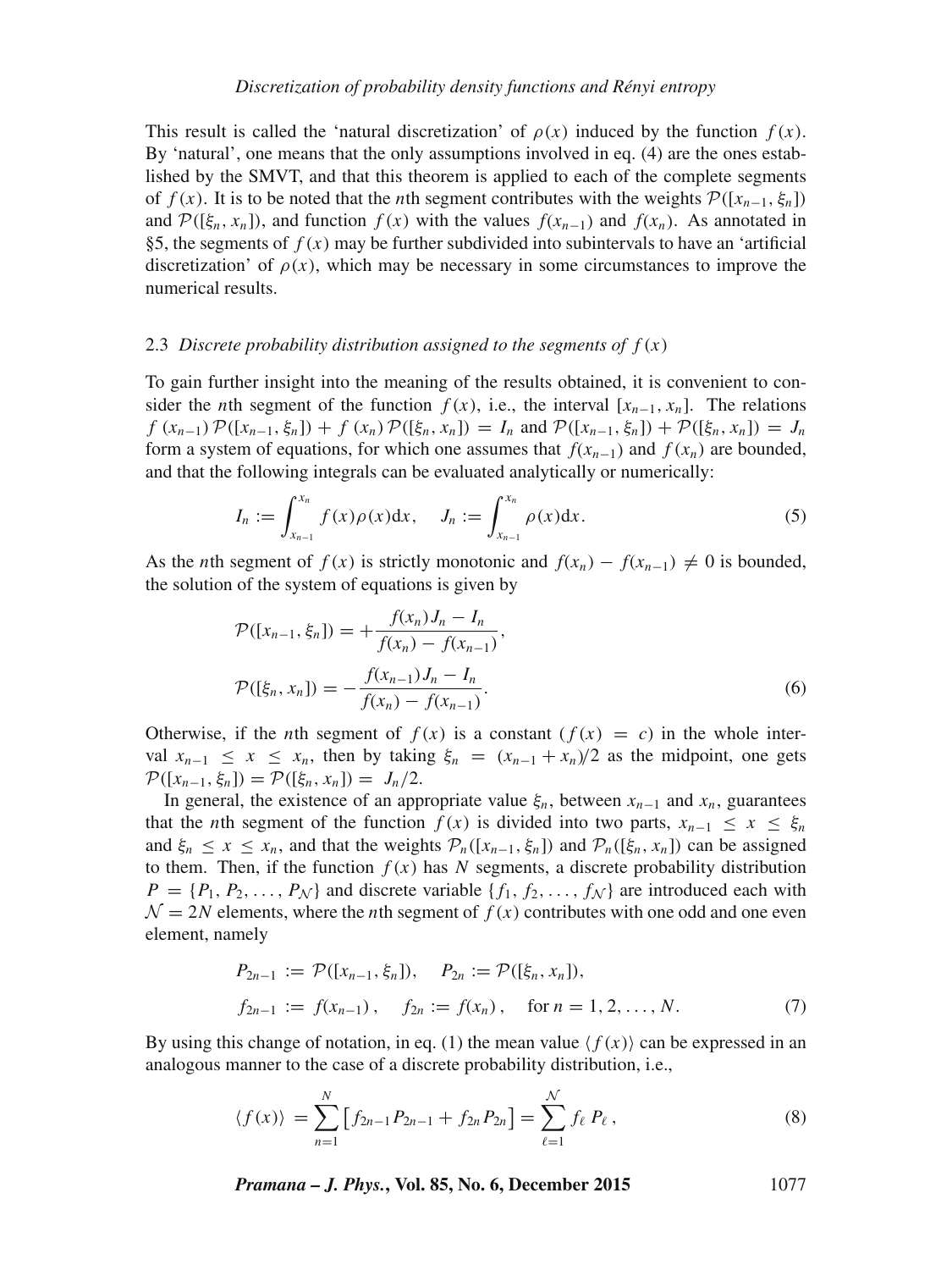## *Diógenes Campos*

where the odd and even contributions have been unified into a single sum with summation index  $\ell$ . The normalization condition of P becomes  $\sum_{n=1}^{N} (P_{2n-1} + P_{2n}) = \sum_{\ell=1}^{N} P_{\ell} =$  $\omega_N$  with the degree of completeness  $\omega_N := \omega$ .<br>The quantity  $S(P|\rho, f) = -(k_D/\omega_N) \sum_{n=1}^\infty$ 

The quantity  $S(P|\rho, f) = -(k_B/\omega_N) \sum_{n=1}^{N} \left[ \ln(P_{2n-1}) P_{2n-1} + \ln(P_{2n}) P_{2n} \right]$  is the annon entrony of the discrete probability distribution  $P := \{P_1, P_2, \ldots, P_{N}\}$  where Shannon entropy of the discrete probability distribution  $P := \{P_1, P_2, \ldots, P_N\}$ , where<br>the positive constant  $k_p$  fixes the unit of measurement of entropy. Thus, one gets the positive constant  $k_B$  fixes the unit of measurement of entropy. Thus, one gets

$$
S(P|\rho, f) = -(k_B/\omega_N) \sum_{\ell=1}^N \ln(P_\ell) P_\ell,
$$
\n
$$
S(P|\rho, f) \text{ means that for } \rho \text{ given } \rho(\omega) \text{ the increasing wave function.}
$$
\n(9)

where the notation  $S(P|\rho, f)$  means that for a given  $\rho(x)$ , the piecewise monotonic func-<br>tion  $f(x)$  generates a discrete probability set P to which corresponds a Shannon entropy tion  $f(x)$  generates a discrete probability set P to which corresponds a Shannon entropy  $S(P|\rho, f)$ .

## 2.4 *Moments of*  $f(x)$

Under the assumptions of eq. (2), to calculate the moments of  $f(x)$  one may be interested in applying the SMVT to the function  $g(x) := [f(x)]^{\nu}$ , where  $\nu$  is an integer,  $\nu \ge 1$ . It is to be noted that not all the bending points of  $\hat{f}(x)$  belong to  $g(x)$  but depending on the function  $f(x)$  and the exponent n,  $g(x)$  may have some additional bending points. For e.g., (a)  $x = 0$  is not a bending point of  $f(x) = x$  but it is a bending point of  $g(x) = x^2$ , if  $a < x < b$  and  $a < 0$  and  $b > 0$ . (b) The exponent  $n = 2$  transforms the odd function  $f(x) = \sin(x)$  into the even function  $g(x) = \sin^2(x)$ , and in the interval  $-2\pi \le x \le 2\pi$ <br>they exhibit six and nine bending points respectively. Also it is to be noted that even they exhibit six and nine bending points, respectively. Also it is to be noted that even for common intervals eqs (6) generate different weights for  $f(x)$  and  $g(x)$ . Thus, the calculation of variance and moments of  $f(x)$  leads to different weights  $\mathcal{P}_n([x_{n-1}, \xi_n(v)])$ and  $\mathcal{P}_n([\xi_n(\nu), x_n])$ , because the points  $\xi_n$  involved in the SMVT depend not only on the PDF  $\rho(x)$  but also on the function in consideration,  $f(x)$  or  $g(x) = [f(x)]^v$ .

In general, (i) the discretization  $(\rho(x) \xrightarrow{f(x)} P)$  of a given PDF  $\rho(x)$  into a discrete<br>obability distribution  $P = \{P_1, P_2, \ldots, P_k\}$  depends on the function  $f(x)$  and its N probability distribution  $P = \{P_1, P_2, \ldots, P_N\}$  depends on the function  $f(x)$  and its N<br>segments, where each segment contributes with two elements and  $N - 2N$  (ii) Equation segments, where each segment contributes with two elements and  $\mathcal{N} = 2N$ . (ii) Equation (8) can be interpreted as the  $\mathcal N$ -dimensional discrete representation of the expectation value  $\langle f(x) \rangle$  given by eq. (1), which involves not only  $\rho(x)$  but also  $f(x)$ . (iii) The given two different functions  $f_\alpha(x)$  and  $f_\beta(x)$  lead to distinct sets of discrete probabilities ( $P_\alpha$  and  $P_\beta$ ) and their dimensions ( $\mathcal{N}_\alpha \neq \mathcal{N}_\beta$ ) are generally different, except if the functions have the same number of segments. (iv) Under the conditions (iii), as  $\langle f_\alpha(x) \rangle \neq$  $\langle f_\beta(x) \rangle$  it is natural that the set of discrete probabilities associated with  $\rho(x)$  will not be unique. Note also that, according to eqs (7), the discretization applies not only to the PDF  $\rho(x)$  but also to the function  $f(x)$ .

#### **3. On the continuous Shannon and Rényi entropies**

Consider the function  $\mathcal{H}(x, h) := -k_B \ln(h\rho(x))$  and define the differential entropy (or continuous entropy) for a PDF  $\rho(x)$  as [4,6,14–16]

$$
H(\rho, h) := -(k_{\text{B}}/\omega) \int_{a}^{b} \ln(h\rho(x)) \rho(x) \mathrm{d}x. \tag{10}
$$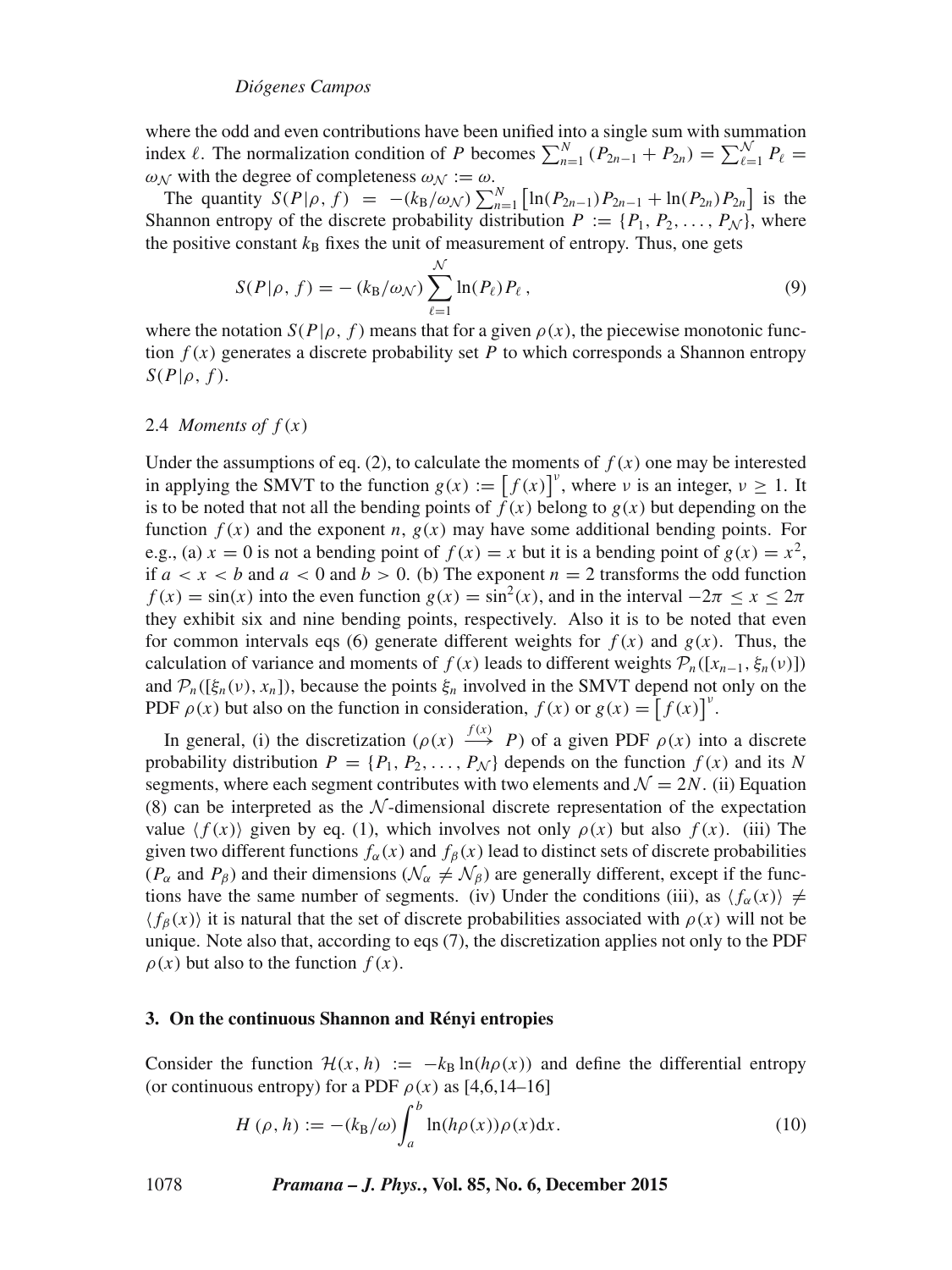For  $h = 1$ , eq. (10) reduces to the standard definition of differential entropy and for  $h > 0$ , to the modified differential entropy proposed in [15], in which the range  $a \leq x \leq b$ is divided into bins of width h. The constant  $k_{\rm B} > 0$  fixes the unit of measurement of  $H(\rho, h)$ , ln( $\cdots$ ) is the natural logarithm giving the information in nats, and by convention  $0 \ln 0 = 0$  (for visual representation, plot x  $\ln(x)$ ).

For a segment of  $\mathcal{H}(x, h)$  defined by an interval  $[x_{n-1}, x_n]$  in which either  $\rho(x_{n-1}) \to 0$ or  $\rho(x_n) \to 0$ , then  $\mathcal{H}(x_{n-1}, h) \to \infty$  or  $\mathcal{H}(x_n, h) \to \infty$  but, according to the convention,  $\mathcal{H}(x_{n-1}, h) \times 0 \to 0$  or  $\mathcal{H}(x_n, h) \times 0 \to 0$ . The system of equations in §2.3 cannot be formulated and, therefore, eqs (6) are not directly applicable to that segment.

## 3.1 *Discretization of the continuous Rényi entropy*

A method to deal with the case  $\mathcal{H} \to \infty$  is to take advantage of the continuous Rényi entropy of order  $q$   $(0 \leq q < \infty, q \neq 1)$  defined as

$$
S_{R}(q, h) := \frac{k_{B}}{1 - q} \ln \left( \frac{h^{q-1}}{\omega} \int_{a}^{b} [\rho(x)]^{q} dx \right) = S_{R}(q, 1) - k_{B} \ln(h), \quad (11)
$$

where  $S_R(q) := S_R(q, 1)$  is the standard Rényi entropy for a PDF of degree of complete-<br>ness  $\omega$  [1.2]. In the limit  $a \to 1$  the entropy  $S_R(q, 1)$  becomes a 0.0 indeterminate form ness  $\omega$  [1,2]. In the limit  $q \to 1$ , the entropy  $S_R(q, 1)$  becomes a 0/0 indeterminate form, and by using the L'Hôpital rule and the relation  $\frac{\partial (\rho(x))^q}{\partial q} = \ln(\rho(x)) (\rho(x))^q$ , one<br>gets S<sub>p</sub>(1, h) : – lim , S<sub>p</sub>(a, h) – H(o, h) – H(o, 1) – k<sub>p</sub>ln(h) gets  $S_R(1, h) := \lim_{q \to 1} S_R(q, h) = H(\rho, h) = H(\rho, 1) - k_B \ln(h)$ .

The function  $f(x, q) := [\rho(x)]^q$ , the identity  $\int_a^b [\rho(x)]^q dx = \int_a^b f(x, q - 1)\rho(x)dx$ , the notation  $\omega_{N} = \omega$ , and eqs (8) and (7) give

$$
S_{R}(q,h) = \frac{k_{B}}{1-q} \ln \left( \frac{h^{q-1}}{\omega_{\mathcal{N}}} \sum_{n=1}^{N} \left[ f(x_{n-1}, q-1) P_{2n-1}(q) + f(x_{n}, q-1) P_{2n}(q) \right] \right).
$$
\n(12)

In this equation,  $I_n(q) := \int_a^b [\rho(x)]^q dx$ , the entities  $P_\ell(q)$  and  $f_\ell(q)$  are determined<br>by applying eqs. (6) and (7) to the function  $f(x, q-1) := [q(x)]^{q-1}$  and  $q > 0$  is a by applying eqs (6) and (7) to the function  $f(x, q - 1) := [\rho(x)]^{q-1}$ , and  $q \ge 0$  is a parameter sometimes called the entropic index parameter sometimes called the entropic index.

To gain an additional perspective, in eq. (12) consider the limit  $q \rightarrow 1$  by introducing the notation  $u'(q) := \frac{\partial u(q)}{\partial q}$  and using the L'Hôpital rule. According to  $S^2$  the other number of  $(12)$  can be unitted as  $A \rightarrow [g(u)]^{q-1}R$ §2.3, the *n*th summand in eq. (12) can be written as  $A_n := [\rho(x_{n-1})]^{q-1}$  $p(x_{n-1})$   $P_{2n-1}(q)$  +  $[\rho(x_n)^{q-1}P_{2n}(q)] = I_n(q)$ . Differentiation of this relation with respect to q implies  $A'(q) = I'(q) = \int_0^b \ln(\rho(x)) [g(x)]^q dx$  and ofter completing the calculation of the  $A'_n(q) = I'_n(q) = \int_a^b \ln(\rho(x)) [\rho(x)]^q dx$  and, after completing the calculation of the limit, one gets  $S_R(1, h) = \sum_{n=1}^N \int_{x_n}^{x_n} \mathcal{H}(x, h) \rho(x) dx = H(\rho, h)$ , as expected.<br>By applying eqs (6) and (7) to the function  $f(x, a-1)$  one gets the weight

By applying eqs (6) and (7) to the function  $f(x, q - 1)$  one gets the weights  $P_{2n-1}(q)$ <br>
d  $P_2$  (a) for  $n = 1, 2$  N. In particular, for  $q = 0$ , as  $\rho(x, x) = 0$  implies and  $P_{2n}(q)$ , for  $n = 1, 2, ..., N$ . In particular, for  $q = 0$ , as  $\rho(x_{n-1}) = 0$  implies  $P_{2n-1}(0) = 0$  and  $\rho(x_n) = 0$  results in  $P_{2n}(0) = 0$ , then  $S_R(0, h)$  is the logarithm of the nonzero summands in the sum of eq. (12). For the limit value  $q \to 1$ , the Hôpital rule with the auxiliary quantity  $H_n := -\int_{x_{n-1}}^{x_n} \ln(\rho(x)) \rho(x) dx$ , gives

$$
P_{2n-1}(1) = + \frac{\ln(\rho(x_n)) J_n + H_n}{\ln(\rho(x_n)) - \ln(\rho(x_{n-1}))},
$$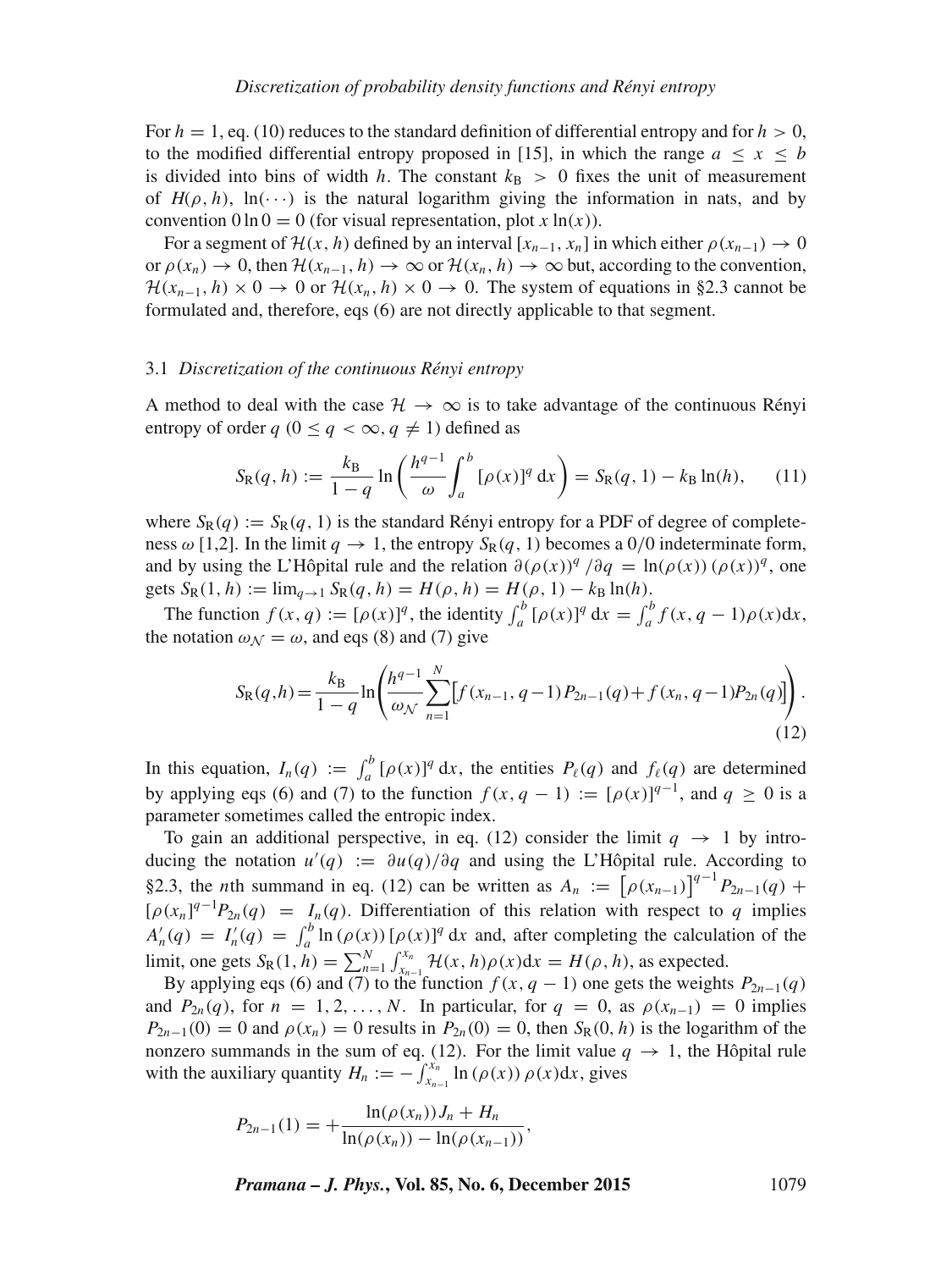*Diógenes Campos*

$$
P_{2n}(1) = -\frac{\ln(\rho(x_{n-1}))J_n + H_n}{\ln(\rho(x_n)) - \ln(\rho(x_{n-1}))}.
$$
\n(13)

In conclusion, the continuous Rényi entropy  $S_R(q, h)$  can be represented by the discrete expression given by eq. (12) and, in the limit  $q \to 1$ , it also retrieves the continuous entropy  $H(\rho, h) = H(\rho, 1) - k_B \ln(h)$ . As the parameter  $h > 0$  is arbitrary, its role is to set a 'reference value' for the measurement of  $S_R(q, h)$  and  $H(\rho, h)$  entropies.

#### **4. An illustrative example with a quantum system**

#### 4.1 *On the normal (or Gaussian) distribution*

Consider a coherent state of the harmonic oscillator described by the wave function

$$
\phi(x; \mu, \Delta x, \bar{p}) = \frac{1}{\sqrt{\sqrt{2\pi} \Delta x}} \exp\left(-\frac{1}{4} \left(\frac{x-\mu}{\Delta x}\right)^2\right) \exp\left(\frac{i}{\hbar} x \bar{p}\right),\tag{14}
$$

defined for  $-\infty < x < \infty$  with mean position  $\bar{x} = \mu$ , uncertainty  $\Delta x := \sigma$  (i.e., variance  $\sigma^2$ ) and mean momentum  $\bar{n}$ . In terms of the mass m and frequency Q of the oscillator the  $\sigma^2$ ) and mean momentum  $\bar{p}$ . In terms of the mass m and frequency  $\Omega$  of the oscillator the quantities  $x_0 = \sqrt{\hbar/(m\Omega)} = \sqrt{2} \Delta x$  and  $p_0 = \sqrt{\hbar m\Omega} = \sqrt{2} \Delta p$  satisfy the minimum uncertainty relation  $x_0p_0 = \hbar$  or  $\Delta x \Delta p = \hbar/2$ .

The PDF associated with  $\phi(x; \mu, \Delta x, \bar{p})$  is given by

$$
\rho(x; \mu, \Delta x) = \frac{1}{\sqrt{2\pi} \Delta x} \exp\left(-\frac{(x-\mu)^2}{2(\Delta x)^2}\right)
$$
(15)

and, therefore  $f(x, q) := [\rho(x; \mu, \sigma)]^q = \rho(x; \mu, \sigma/\sqrt{q})/(\sqrt{2\pi} \sigma)^{q-1}$ . Consequently,<br>  $f(x, q)$  has two segments defined by the points  $\{x_0, x_1, x_2\}$  where  $x_0 \to -\infty$ ,  $x_1 = \mu$ .  $\frac{q}{r} = \rho$  $f(x, q)$  has two segments defined by the points  $\{x_0, x_1, x_2\}$ , where  $x_0 \to -\infty$ ,  $x_1 = \mu$ and  $x_2 \rightarrow \infty$ .

Consider the integral of  $f(x, q)$  from  $-\infty$  to  $\mu$  (segment 1) and from  $\mu$  to  $\infty$  (segment 2). Integration of  $\rho(x; \mu, \sigma) = f(x, 1)$  gives  $J_1 = J_2 = 1/2$ , and integration of  $f(x, q)$ leads to  $I_1(q) = I_2(q) = [\pi^{1-q}/(2^{1+q}q)]^{1/2} \sigma^{1-q}$ . Recalling the details in §3.1 (after eq. (12)) evaluation at the points  $\{r_0, r_1, r_2\}$  gives  $f(+\infty, q-1) = 0$  and  $f(u, q-1) = 0$ . eq. (12)) evaluation at the points  $\{x_0, x_1, x_2\}$  gives  $f(\pm \infty, q-1) = 0$  and  $f(\mu, q-1) =$  $(2\pi\sigma^2)^{(1-q)/2}$ . Thus, eqs (5) and (6) imply the existence of a discrete probability set  $P(q) := \{P_1(q), P_2(q), P_3(q), P_4(q)\}\$  with elements  $P_2(q) = P_3(q) = 1/(2\sqrt{q})$  and  $P_4(q) = P_5(q) - 1/(2 - 1/(2\sqrt{q}))$ . As the weights  $P_5(q)$  and  $P_6(q)$  do not contribute to  $P_1(q) = P_4(q) = 1/2 - 1/(2\sqrt{q})$ . As the weights  $P_1(q)$  and  $P_4(q)$  do not contribute to the sum in eq. (12) the Répvi entropy is given by the sum in eq. (12), the Rényi entropy is given by

$$
S_{R}(q, h) = \frac{k_{B}}{1 - q} \ln((2\pi \sigma^{2})^{(1 - q)/2} h^{q} / \sqrt{q}), \quad q > 0, \quad q \neq 1.
$$
 (16)

On other hand, by using eq. (9) one gets the discrete Shannon entropy associated with the probability distribution  $P(q)$ , defined for  $q > 0$  as

$$
S(P|\rho, f) = -k_{\text{B}} \left[ \left( 1 - \frac{1}{\sqrt{q}} \right) \ln \left( 1 - \frac{1}{\sqrt{q}} \right) + \frac{1}{\sqrt{q}} \ln \left( \frac{1}{\sqrt{q}} \right) - \ln(2) \right].
$$

When q increases, Rényi entropy decreases monotonously and for  $q \to \infty$  it reaches<br>the value  $(k_2/2) \ln (2\pi (\alpha/h)^2)$  whereas  $S(P|\alpha, f)$  takes the value  $k_2 \ln 2$  when  $q \to 1$ the value  $(k_B/2) \ln (2\pi (\sigma/h)^2)$ , whereas  $S(P|\rho, f)$  takes the value  $k_B \ln 2$  when  $q \to 1$ ,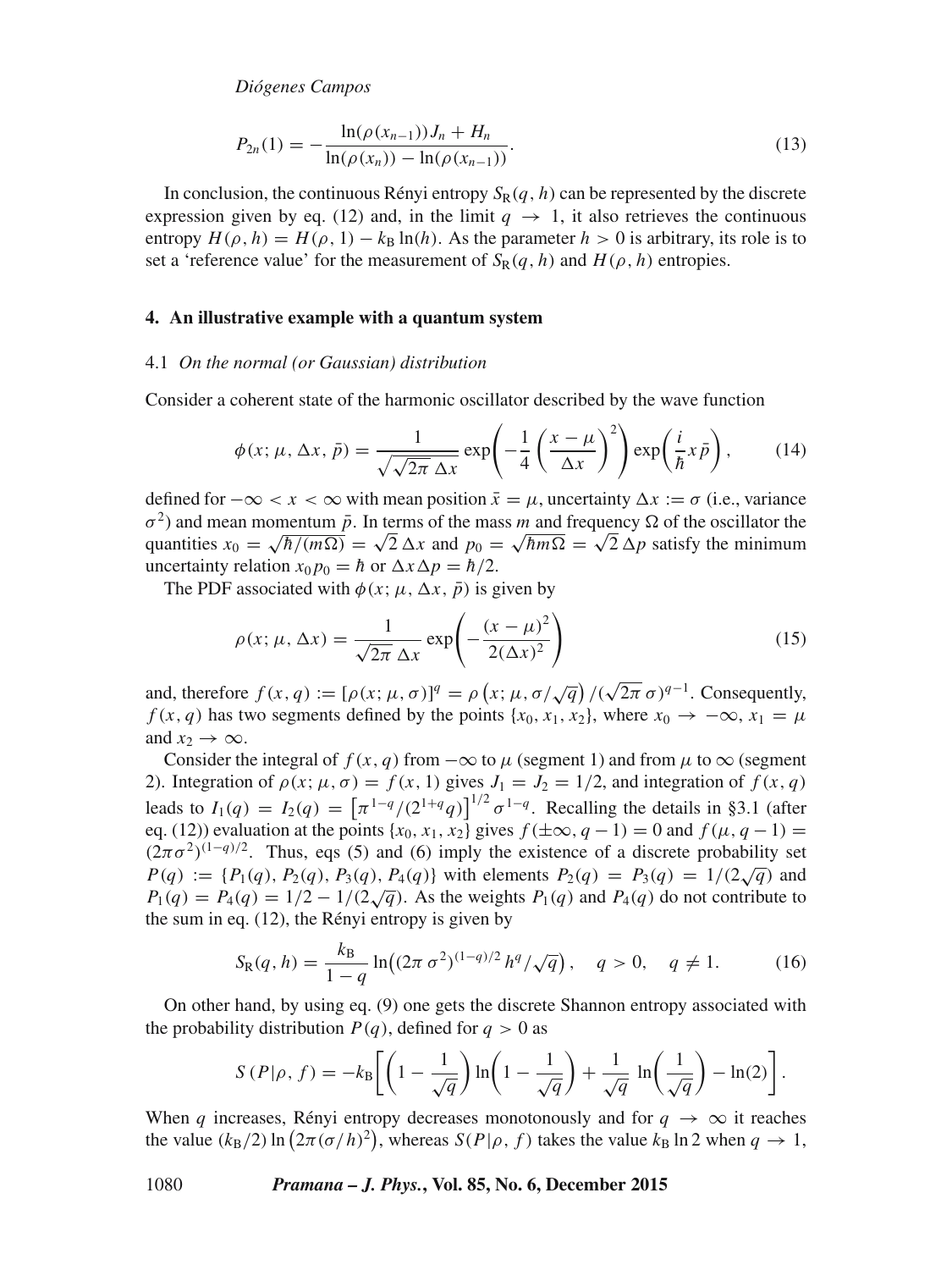reaches a maximum at  $q = 4$  and the value  $k_B \ln(2)$  when  $q \to \infty$ ; both entropies are nonnegative. Finally, by taking the limit  $q \to 1$  and using the relation  $\lim_{q \to 1} S_R(q, h) = H(\rho, h)$ , one gets the Shannon entropy  $H(\rho, h) = (k_B/2) \ln(2\pi e (\Delta x/h)^2)$  nats, which  $H(\rho, h)$ , one gets the Shannon entropy  $H(\rho, h) = (k_B/2) \ln(2\pi e (\Delta x/h)^2)$  nats, which<br>is negative for an effective uncertainty  $\sigma_{\text{eff}} := \Delta x/h$  such that  $2\pi e (\Delta x/h)^2 < 1$  i.e. is negative for an effective uncertainty  $\sigma_{\text{eff}} := \Delta x/h$  such that  $2\pi e (\Delta x/h)^2 < 1$ , i.e.,  $\sigma_{\text{eff}} \le 1/\sqrt{2\pi e} \approx 0.241971$  $\sigma_{\text{eff}} < 1/\sqrt{2\pi e} \approx 0.241971.$ <br>At this point it is appropriately

At this point it is appropriate to emphasize, as mentioned in §1, that the Shannoncontinuous entropy  $H(\rho, h)$  is not the limit of the Shannon entropy  $S(P)$  of a discrete probability distribution P with N elements, when  $\mathcal{N} \to \infty$ . As a result of the definition given by eq. (10),  $H(\rho, h)$  can be positive or negative, contrary to  $S(P)$  that remains nonnegative. Negative values of  $H$  are not associated with the violation of Heisenberg uncertainty principle  $\Delta x \Delta p \geq \hbar/2$ , because the Gaussian wave function  $\phi(x; \mu, \Delta x, \bar{p})$ defined by eq. (14) describes a state of minimum uncertainty:  $\Delta x = \sigma/\sqrt{2}$  and  $\Delta p = \hbar/(\sigma \sqrt{2})$ . Similarly, the continuous Shannon entropies (H and  $\tilde{H}$ ) satisfy the uncertainty relation [17]  $H(\rho, 1) + \tilde{H}(\tilde{\rho}, 1) = k_B \ln(\pi e)$ , where  $\rho$  and  $\tilde{\rho}$  are the probability densities in position-space and wave-vector space (i.e.,  $|k\rangle := \sqrt{\hbar} |p\rangle|_{p=hk}$ , where  $|p\rangle$  is a momentum eigenstate).

#### 4.2 *Comparison between quantum and classical beha*v*iours*

In this section, consider the function  $\Phi(x) = N(\alpha_1 \phi_1 + \alpha_2 \phi_2)$  that describes a quantum<br>superposition of two coherent states  $\phi_1 := \phi(x; \mu_1, \sigma_1, \bar{n}_1)$  and  $\phi_2 = \phi(x; \mu_2, \sigma_2, \bar{n}_2)$ superposition of two coherent states,  $\phi_1 := \phi(x; \mu_1, \sigma_1, \bar{p}_1)$  and  $\phi_2 = \phi(x; \mu_2, \sigma_2, \bar{p}_2)$ , where  $\alpha_1$  and  $\alpha_2$  in general, are complex numbers and N is the normalization constant. The PDF is given by

$$
\rho(x) = |\Phi(x)|^2 = |N|^2 \left[ |\alpha_1|^2 |\phi_1|^2 + |\alpha_2|^2 |\phi_2|^2 + \mathcal{I}_{12} \right],\tag{17}
$$

where  $\mathcal{I}_{12}(x) = \alpha_1^* \alpha_2 \phi_1^* \phi_2 + \alpha_1 \alpha_2^* \phi_1 \phi_2^*$  is the interference term, and

$$
\phi_1^* \phi_2 = \phi \bigg( 0; \mu_1 - \mu_2, \sqrt{\sigma_1^2 + \sigma_2^2}, 0 \bigg) \phi(x; \mu, \sigma, \bar{p}_2 - \bar{p}_1), \tag{18}
$$

with

$$
\sigma = \sqrt{\frac{\sigma_1^2 \sigma_2^2}{\sigma_1^2 + \sigma_2^2}}, \quad \mu = \left(\frac{\mu_1}{\sigma_1^2} + \frac{\mu_2}{\sigma_2^2}\right) \sigma^2 = \frac{\mu_1 \sigma_2^2 + \mu_2 \sigma_1^2}{\sigma_1^2 + \sigma_2^2}.
$$
 (19)

In eq. (18), one uses the relation  $\phi(x; \mu, \sigma, \bar{p}_2 - \bar{p}_1) = \phi(x; \mu, \sigma, 0) \exp(-ix \bar{p}/\hbar)$  with  $\bar{p} := \bar{p}_1 - \bar{p}_2$ , and the Fourier transform gives

$$
\tilde{\phi}(\bar{p}, \Delta p, \mu) := \frac{1}{\sqrt{2\pi\hbar}} \int_{-\infty}^{\infty} \phi(x; \mu, \sigma, 0) \exp(-ix\,\bar{p}/\hbar) \,dx
$$
\n
$$
= \frac{1}{\sqrt{\sqrt{2\pi} \Delta p}} \exp\left(-\frac{1}{4}\left(\frac{\bar{p}}{\Delta p}\right)^2\right) \exp\left(-\frac{i}{\hbar}\mu\,\bar{p}\right),\tag{20}
$$

where  $\Delta p = \hbar/(2\sigma)$ . Then the normalization constant can be written as

$$
N = \left[ |\alpha_1|^2 + |\alpha_2|^2 + \phi \left( 0; \mu_1 - \mu_2, \sqrt{\sigma_1^2 + \sigma_2^2}, 0 \right) N_{12} \right]^{-1/2}, \tag{21}
$$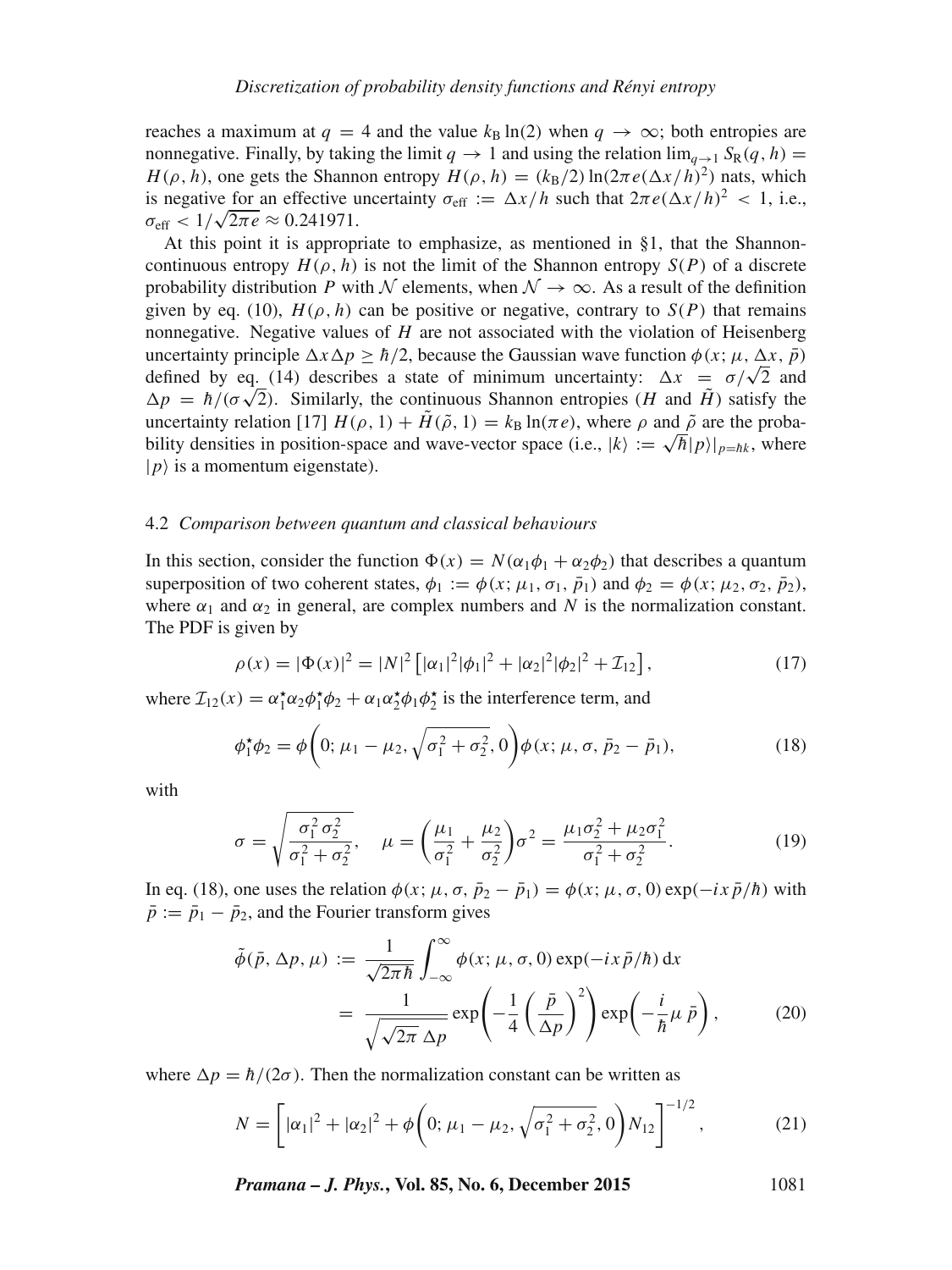| <b>Table 1.</b> Parameters adopted for describing the state $\Phi(x)$ and PDFs $\rho(x) =  \Phi(x) ^2$ |
|--------------------------------------------------------------------------------------------------------|
| and $\rho_{c1}(x)$ .                                                                                   |
|                                                                                                        |

|  | $\mu_1$ $\sigma_1$ $p_1$ $\mu_2$ $\sigma_2$ $p_2$ $\alpha_1$ $\alpha_2$ |  |  |  |
|--|-------------------------------------------------------------------------|--|--|--|
|  | 6.5 0.8 $-3.0$ 9.0 0.7 3.0 0.5 0.5                                      |  |  |  |

with the auxiliary quantity

$$
N_{12} := 2\sqrt{2\pi\hbar} \tilde{\phi} (\bar{p}_1 - \bar{p}_2, \Delta p, 0) \operatorname{Re} \left( \alpha_1^{\star} \alpha_2 \exp \left( -\frac{i}{\hbar} \mu (\bar{p}_1 - \bar{p}_2) \right) \right).
$$

By omitting in eqs (17) and (21) the contributions due to the interference term, one gets the classical PDF as

$$
\rho_{\text{cl}}(x) = \frac{1}{|\alpha_1|^2 + |\alpha_2|^2} \left[ |\alpha_1|^2 |\phi_1|^2 + |\alpha_2|^2 |\phi_2|^2 \right].
$$
\nFor illustrational purposes, table 1 specifies the values assigned to the parameters, and

in figure 2  $\rho(x)$  and  $\rho_{c}(x)$  are plotted as a function of x. This graph clearly shows that the interference term  $\mathcal{I}_{12}(x)$  generates four additional bending points in  $\rho(x)$  in comparison with the number of bending points that  $\rho_{cl}(x)$  exhibits. By following the method described in §3, one sets the functions  $f(x, q) := [\rho(x)]^q$ ,  $\rho(x) = f(x, 1)$ , and similar relationships for  $\rho(x)$ relationships for  $\rho_{cl}(x)$ .

First, one looks for the values  $\{x_1, x_2, \ldots, x_N\}$  in which the function  $f(x, q - 1)$ exhibits maxima and minima. The results are shown in table 2 for Cases (a) and (b):



**Figure 2.** PDFs  $\rho(x) = |\Phi(x)|^2$  and  $\rho_{cl}(x)$  given by eqs (17) and (22), respectively, calculated with the parameters shown in table 1 **Figure 2.** PDFs  $\rho(x) = |\Psi(x)|^2$  and  $\rho_{c1}(x)$  given calculated with the parameters shown in table 1.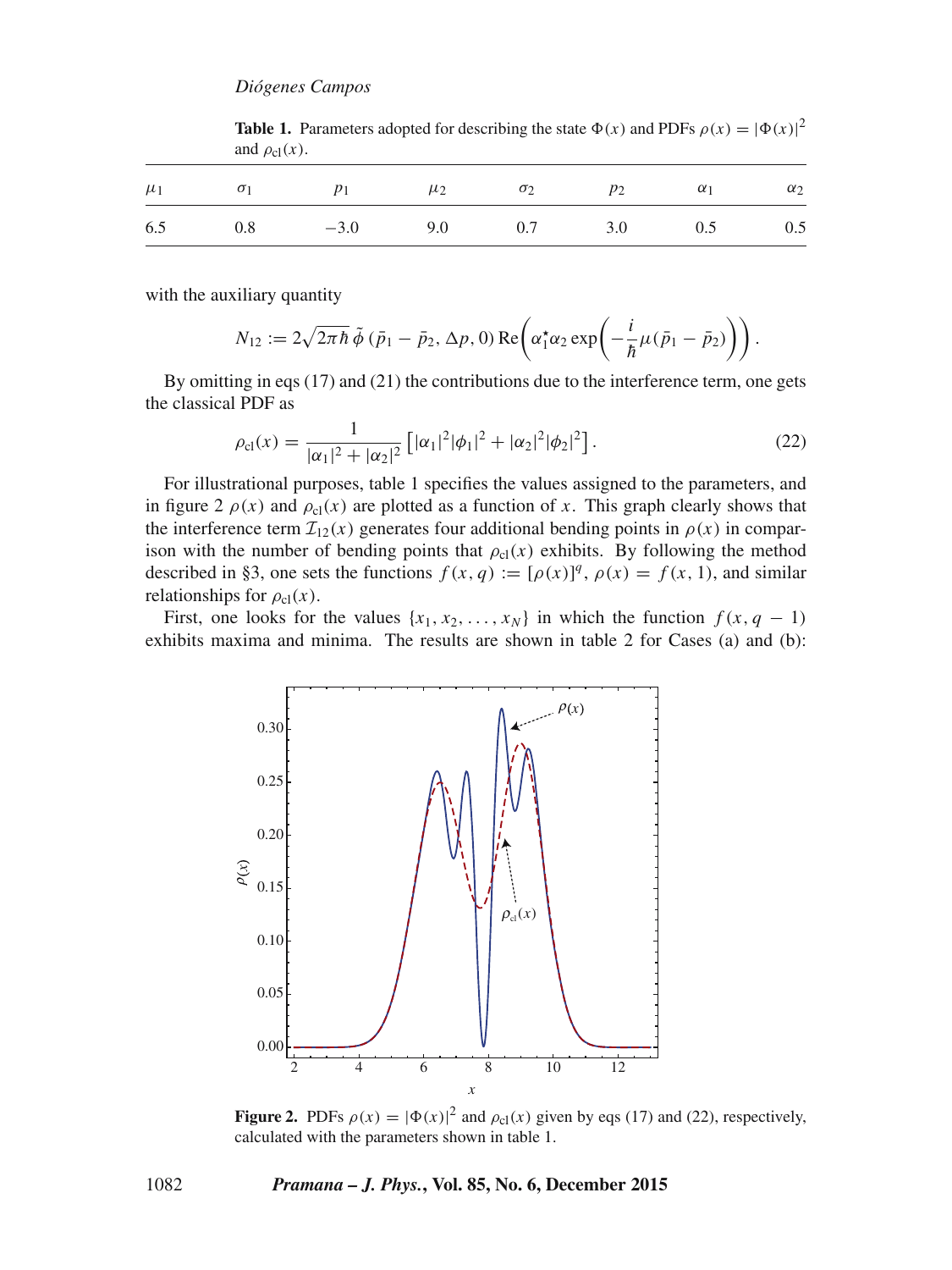| the parameters in table 1. The points $x_0 \to -\infty$ and $x_N \to \infty$ are approximated by<br>finite values because at these points the probability density attains zero value. |       |       |               |       |       |         |                |       |         |  |  |
|---------------------------------------------------------------------------------------------------------------------------------------------------------------------------------------|-------|-------|---------------|-------|-------|---------|----------------|-------|---------|--|--|
| Case                                                                                                                                                                                  | $x_0$ | $x_1$ | $\mathcal{X}$ | $x_3$ | $x_4$ | $x_{5}$ | x <sub>6</sub> | $x_7$ | $x_{8}$ |  |  |
| (a)                                                                                                                                                                                   | 2.0   | 6.409 | 6.919         | 7.322 | 7.848 | 8.404   | 8.820          | 9.230 | 13.0    |  |  |
| (b)                                                                                                                                                                                   | 2.0   | 6.507 | 7.741         | 8.987 | 13    |         |                |       |         |  |  |

**Table 2.** Set of points  $\{x_0, x_1, \ldots, x_N\}$  defining the segments of  $\rho(x)$  and  $\rho_c(x)$  for the parameters in table 1. The points  $x_0 \to -\infty$  and  $x_N \to \infty$  are approximated by finite values because at these points the probability density attains zero value

 $\rho(x)$  and  $\rho_{\rm cl}(x)$  exhibit  $N = 8$  and 4 segments, respectively. Second, by applying formulae (6) and (7) one gets the weights  $P(q) := \{P_1(q), P_2(q), \ldots, P_{2N}(q)\}\$  assigned to N segments of the function  $f(x, q-1)$  and for Cases (a) and (b) of table 2, the results are displayed in figure 3. Third, after the evaluation of the coefficients  $f_{2n-1}(q) = f(x_{n-1}, q-1)$ and  $f_{2n}(q) = f(x_n, q - 1)$ , the discretization of the Rényi entropy proceeds according to eq. (12).

Figure 3 shows that the weights satisfy the normalization condition,  $\omega_N = \sum_{\ell=1}^{N} P_{\ell}(q) = 1.0$  for all the values of q. For  $q \to 0$  the importance of some weights  $\sum_{\ell=1}^{N} P_{\ell}(q) = 1.0$  for all the values of q. For  $q \to 0$  the importance of some weights reases whereas the significance of other weights decreases to zero. As a general rule, if increases, whereas the significance of other weights decreases to zero. As a general rule, if  $\rho(x_{n-1}) = 0$ , then  $P_{2n-1}(0) = 0$ , and similarly, if  $\rho(x_n) = 0$ , then  $P_{2n}(0) = 0$ . As shown in figure 2 and table 2, one has: for Case (a):  $\rho(x) = 0$  for  $x = x_0$ ,  $x_4$  and  $x_8$ , and for Case (b):  $\rho_{c}(x) = 0$  for  $x = x_0$  and  $x_4$ . Thus,  $P_1(0) = P_8(0) = P_9(0) = P_{16}(0) = 0$  for Case (a), whereas  $P_1(0) = P_8(0) = 0$  for Case (b). On the other hand, as q increases some weights are gradually eliminated, while some other weights still survive. For  $q \geq q_{\infty}$ , where  $q_{\infty}$  has a large value, in eq. (6)  $[\rho(x_n)]^{q-1} - [\rho(x_{n-1})]^{q-1} \to 0$  and, in this case, such equations are no longer valid such equations are no longer valid.

Figure 4 shows the Rényi entropy  $S_R(q, 1)$  as function of q, calculated for Case (a) of table 2, with the parameters of table 1.  $S_R(q, 1)$  decreases monotonously when q



**Figure 3.** Behaviour of the weights  $P_n(q)$  as a function of q, evaluated for the parameters of table 1 and Cases (a) and (b) of table 2.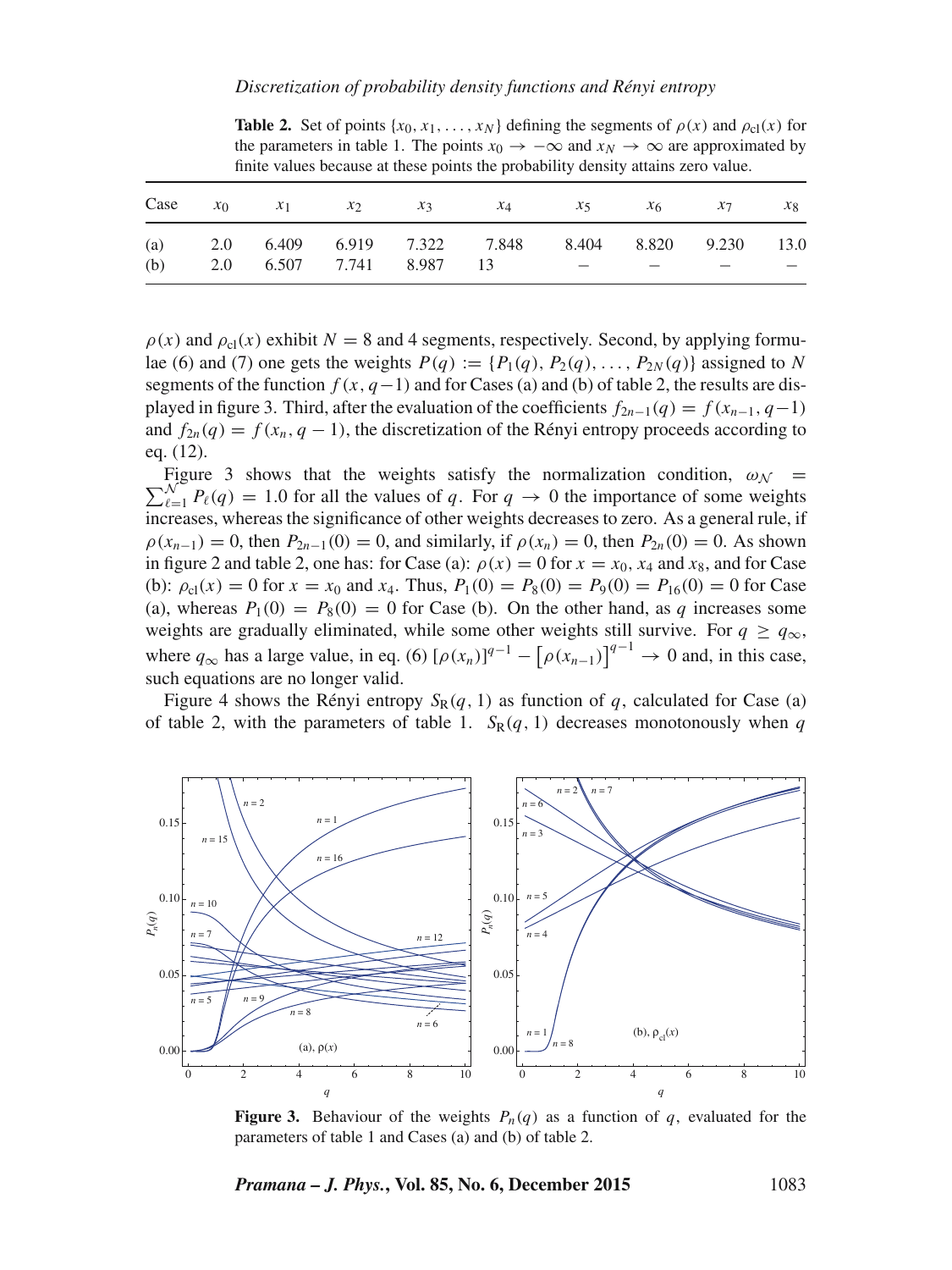

**Figure 4.** Rényi entropy  $S_R(q, 1)$  for Case (a) in table 2. The solid line represents the natural discretization given by eq. (12), whereas the tiny dotted line exhibits the results from eq. (11). For improving the behaviour in the neighbourhood of  $q = 1$ an artificial discretization is required, and the results are shown in the inset. The differential entropy takes the value  $H(\rho, 1) \approx 1.6514$  nats. For Case (b) in table 2 a similar general behaviour is observed and  $H(\rho_{\rm cl}, 1) \approx 1.7001$  nats.

increases, as  $S_R'(q, 1)$  is a negative quantity for all the values of q. However, in the values of q. – 1 and specially for  $q \ge 1$  eq. (12) gives results which differ significantly vicinity of  $q = 1$  and specially for  $q < 1$ , eq. (12) gives results which differ significantly from those given by eq. (11). Then, for dealing with the singularity of eq. (12) in the vicinity of  $q = 1$ , one uses the relation  $S_R(1, h) = H(\rho, 1)$ , chooses a cut-off point  $q_*$ (e.g.,  $q_{\star} = 1.2$ ) and, for  $q \leq q_{\star}$ , introduces an artificial discretization of the segments of  $f(x, q - 1)$ : the *n*th segment is divided into  $M_n$  subintervals, each of length  $\Delta_n :=$  $(x_n - x_{n-1})/M_n$ , and  $x_{n,m} = x_{n-1} + m\Delta_n$ , for  $m = 0, 1, \ldots, M_n$ . The partition  $M =$ {3, <sup>2</sup>, <sup>2</sup>, <sup>3</sup>, <sup>3</sup>, <sup>2</sup>, <sup>2</sup>, <sup>3</sup>} significantly improves the results, which can be observed in the inset of figure 4, for Case (a). For Case (b) of table 2 one proceeds similarly by choosing a partition  $M = \{4, 4, 4, 4\}.$ 

The entropies are shown in figure 5 as a function of q, for Cases (a) and (b) of table 2. Rényi entropy  $S_R(q, 1)$  is calculated by using eq. (12), with the natural discretization for  $q > q_{\star}$  and artificial discretization for  $q \leq q_{\star} = 1.2$ . One observes that, in general, the Rényi entropy for Case (b) is greater than that for Case (a), i.e., the interference term  $\mathcal{I}_{12}$  in eq. (17) reduces the Rényi entropy in comparison with that for the classical probability density  $\rho_{cl}(x)$  given by eq. (22):  $S_R^{(b)}(q, 1) > S_R^{(a)}(q, 1)$ . Rényi has shown<br>that  $S_R(q, 1)$  represents the disclosed information (or removed ignorance) after observing that  $S_R(q, 1)$  represents the disclosed information (or removed ignorance) after observing the result of an experiment depending on chance [1,16,18]. Also, it is observed that  $H(\rho_{c1}, 1) > H(\rho, 1).$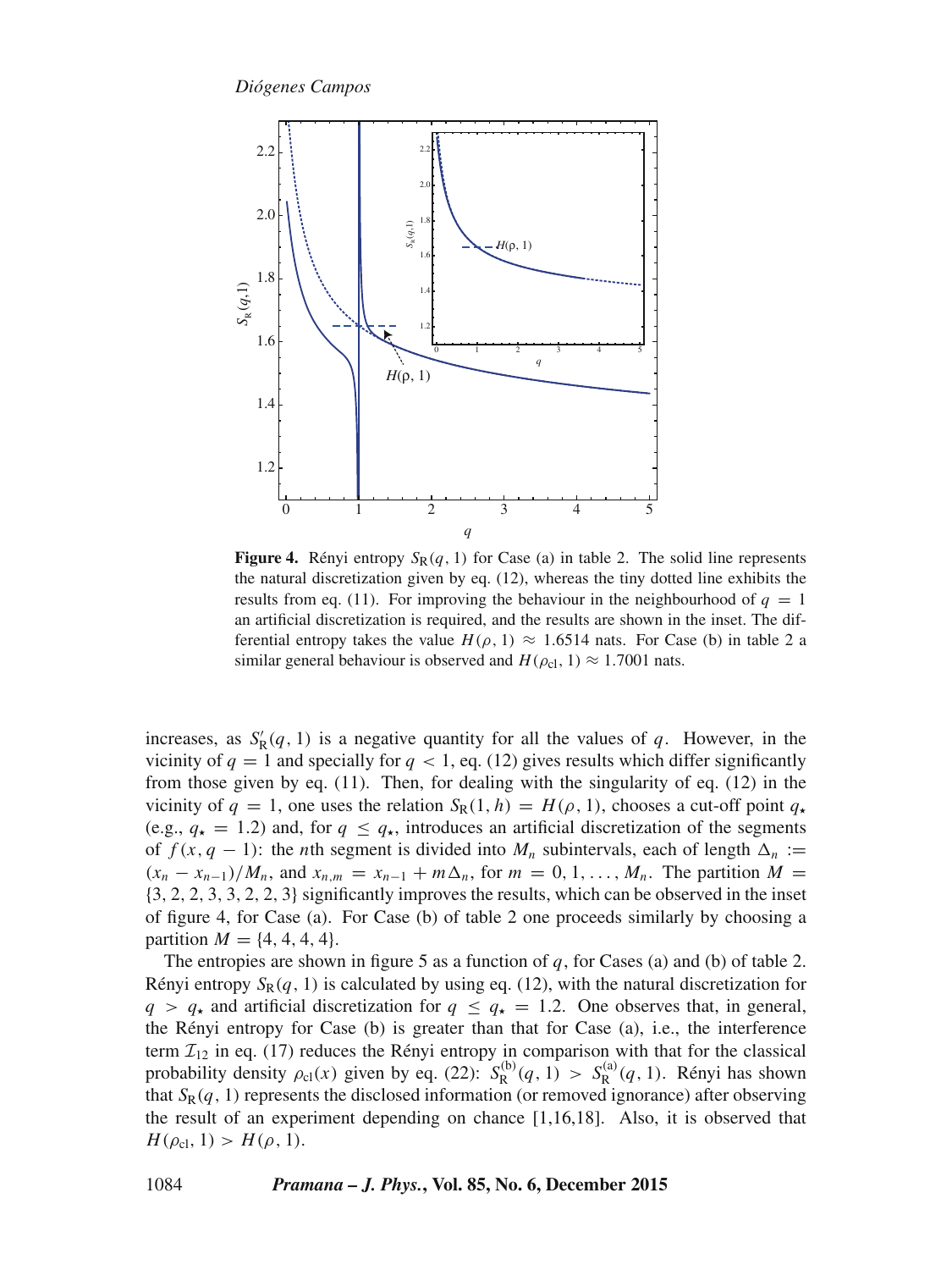

**Figure 5.** Entropies for the PDFs  $\rho(x)$  (-----) and  $\rho_{\text{cl}}(x)$  ( $\cdots$ ) given by eqs (17) and (22), respectively, calculated with the parameters shown in table 1. The differential entropy takes the value  $H(\rho, 1) \approx 1.6514$  nats for Case (a) and  $H(\rho_{c1}, 1) \approx$ <sup>1</sup>.7001 nats for Case (b).

By using eq. (9) one obtains the Shannon entropy  $S(P, q) := S(P|\rho, \rho^{q-1})$ , i.e.,<br>proposed information associated with the PDF  $\rho(r)$  and therefore with the weights the averaged information associated with the PDF  $\rho(x)$  and, therefore with the weights  $P = {P_{2n-1}, P_{2n}|n = 1, 2, ..., N}$  deduced for the natural discretization of  $\rho(x)$ . Figure 5 shows that  $S^{(a)}(P,q) > S^{(b)}(P,q)$ , which indicates that the 'amount of uncertainty' [19] represented by the quantum probability density function  $\rho(x)$  is greater than that represented by  $\rho_{cl}(x)$ . This characteristic can be understood because the interference term  $\mathcal{I}_{12}$  in eq. (17) produces four additional bending points in  $\rho(x)$  compared to the four of  $\rho_{\text{cl}}(x)$  (figure 2 and table 2).

## **5. Additional comments and conclusions**

As mentioned in §2.2, the segments of  $f(x)$  can be subdivided into subintervals to have an artificial discretization of  $\rho(x)$ . Explicitly, the *n*th segment of  $f(x)$ ,  $x_{n-1} \le x \le x_n$ , is divided into  $M_n$  bins, i.e., subintervals of widths defined by an arbitrary set of  $(M_n + 1)$ points  $X_n := \{x_{n,0}, x_{n,1}, x_{n,2}, \ldots, x_{n,M_n}\}$  such that  $x_{n,0} := x_{n-1}, x_{n,M_n} := x_n$ , and  $x_{n,m-1}$  <  $x_{n,m}$ , for  $m = 0, 1, 2, \ldots, M_n$  with  $M_n \geq 1$ . A common way is to choose  $M_n$  subintervals each of length  $\Delta_n := (x_n - x_{n-1})/M_n$ , so that  $x_{n,m} = x_{n-1} + m\Delta_n$ . The mth subinterval of the *n*th segment is named the  $(n, m)$ th bin, i.e.,  $x_{n,m-1} \le x \le x_{n,m}$ .

As the choice of the set  $X_n$  is arbitrary, this process is an artificial discretization of the PDF  $\rho(x)$ , which contrasts with the natural discretization described in §2.2. This procedure allows the application of the SMVT to each bin for improving the results of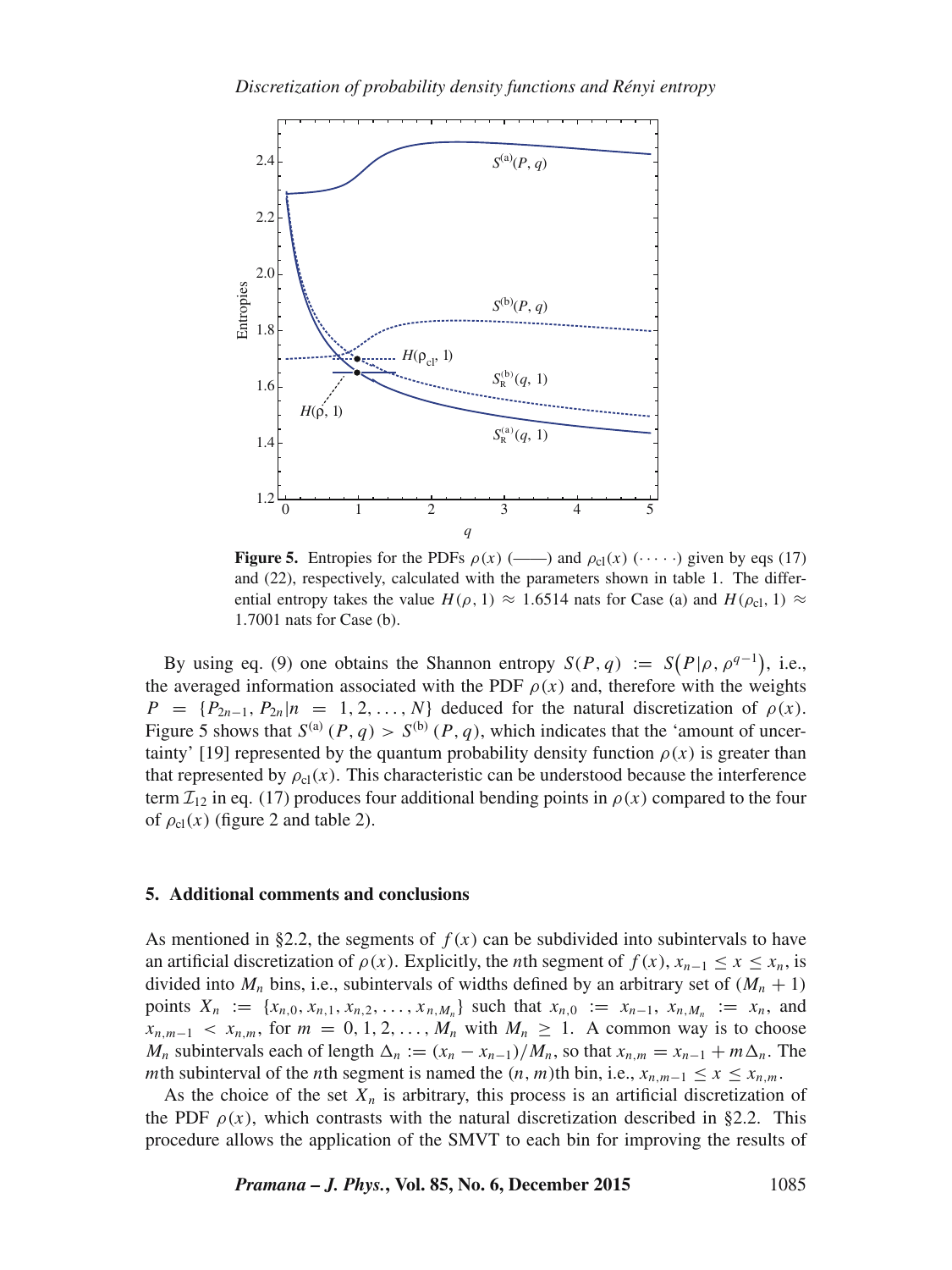numerical calculations, as shown in §4.2 when the Rényi entropy  $S_R(q, 1)$  was calculated for  $q < q_{\star}$ .

By using an artificial discretization procedure, instead of eq. (4) one has

$$
\langle f(x) \rangle = \sum_{n=1}^{N} \underbrace{\sum_{m=1}^{M_n} \left[ f(x_{n,m-1}) \mathcal{P}_{n,m}^{\leftarrow} + f(x_{n,m}) \mathcal{P}_{n,m}^{\rightarrow} \right]}_{=I_n}.
$$
 (23)

The SMVT ensures the existence of a point  $\xi_{n,m}$  which decomposes the  $(n, m)$ th bin into two subintervals, one at the left ( $\leftarrow$ ) and other at the right ( $\rightarrow$ ) of  $\xi_{n,m}$ . Thus, in analogy with eqs  $(6)$ , the  $(n, m)$ th bin contributes with two weights,

$$
\mathcal{P}_{n,m}^{\leftarrow} := \mathcal{P}\big([x_{n,m-1}, \xi_{n,m}]\big) = +\frac{f(x_{n,m})J_{n,m} - I_{n,m}}{f(x_{n,m}) - f(x_{n,m-1})} \ge 0,
$$
\n
$$
\mathcal{P}_{n,m}^{\rightarrow} := \mathcal{P}\big([\xi_{n,m}, x_{n,m}]\big) = -\frac{f(x_{n,m-1})J_{n,m} - I_{n,m}}{f(x_{n,m}) - f(x_{n,m-1})} \ge 0,
$$
\n(24)

with the auxiliary quantities

$$
I_{n,m} := \int_{x_{n,m-1}}^{x_{n,m}} f(x) \rho(x) dx, \quad J_{n,m} := \mathcal{P}\big(x_{n,m-1} \le x \le x_{n,m}\big).
$$
 (25)

The weights assigned to the *n*th segment of  $f(x)$  satisfy  $J_n := \mathcal{P}([x_{n-1}, x_n]) = \sum_{m=1}^{M_n} \mathcal{P}([x_{n-1}, x_n]) = \omega_N$ .<br>  $\sum_{m=1}^N \mathcal{P}([x_{n-1}, x_n]) = \omega_N$ .<br>
To conclude in this paper a discretization method of PDFs has been prese

 $\sum_{n=1}^{m=1}$   $\binom{n}{m}$   $\binom{n}{m}$  with the normalization condition  $\sum_{n=1}^{n} \binom{n}{m-1}$ ,  $\lambda_n$   $\binom{n}{m}$   $\cdots$   $\infty$ . that: (i) it is based on a well-defined mathematical property, namely, the SMVT; (ii) it allows one to apply the discrete probability theory to describe continuous probability distributions and (iii) it has been successfully applied to the discretization of the continuous Rényi entropy for a  $\rho(x)$  associated with the superposition of two coherent states. This work also gives an answer to a remark in [11] concerning the third mean value theorem for integrals (in this study SMVT), which quotes as: "To be quite frank, I haven't the slightest idea what is good for" the SMVT. This paper is indeed a useful application of this theorem.

## **Acknowledgements**

*Mathematica* was used for the calculations and graphics [20]. The author thanks the anonymous reviewer for important remarks and valuable comments. Thanks are also due to Professor Frank G Stiles for a revision of the text.

## **References**

- [1] A Rényi, *Proceedings of the Fourth Berkeley Symposium on Mathematical Statistics and Probability* (Berkeley, California, 1961), Volume 1: Contributions to the Theory of Statistics, pp. 547–561
- [2] A Rényi, *Re*v*. Int. Stat. Inst.* **33(1)**, 1 (1965)
- [3] C Tsallis, *J. Stat. Phys.* **52**, 479 (1988)